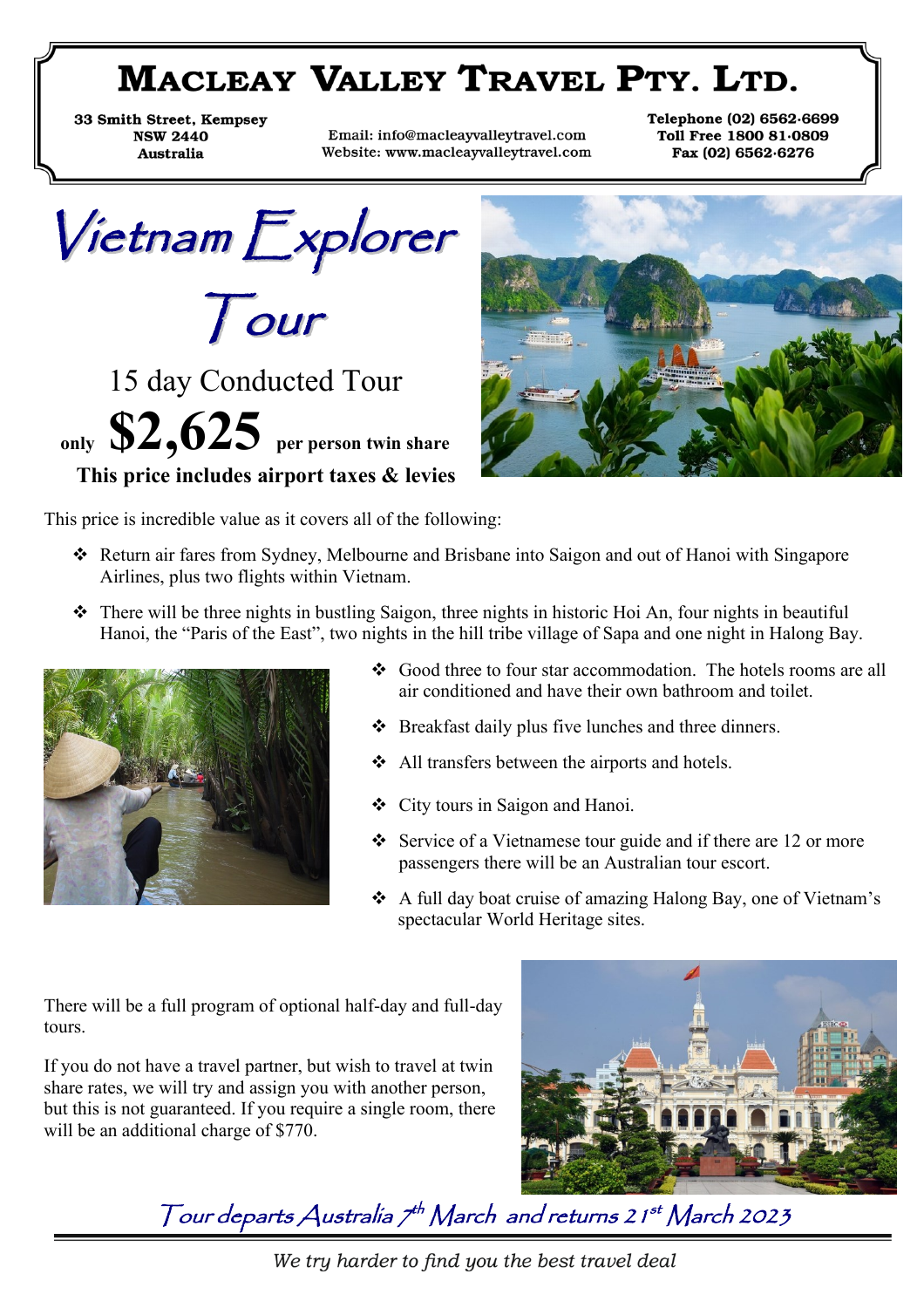# **Itinerary for Vietnam Explorer Tour – March 2023**

Included meals are indicated as  $B =$  Breakfast,  $L =$  Lunch,  $D =$  Dinner

# **07.03.23 Australia – Singapore - Saigon**

Depart Sydney at 9.05am on SQ 212, arriving in Singapore at 2.15pm. Depart Brisbane at 9.10am on SQ 256, arriving in Singapore at 3.10pm. Depart Melbourne at 10.35am on SQ 238, arriving in Singapore at 3.15pm All passengers depart Singapore at 5.30pm on SQ 186, arriving in Saigon (Ho Chi Minh City) at 6.40pm. Upon arrival we will be met and transferred to our hotel in central Saigon for a three night stay. Accommodation: Huong Sen Hotel

#### **08.03.23 Saigon**

**(B/L)** This morning there will be an included city tour of Saigon. We begin with a short walking tour around downtown Saigon passing the Opera House, City Hall, Notre Dame Cathedral and the Central Post Office. This is followed by a visit to the former Presidential Palace (Reunification Palace), the War Remnants Museum, Chinatown and Thien Hau Temple. Lunch is at a local restaurant where we will have Pho (traditional Vietnamese noodle soup) and spring rolls.

> In the afternoon there is an optional tour to the Cu Chi Tunnels. At approximately 1:30pm we take a 65km drive through villages as well as tapioca and rubber plantations to visit the Cu Chi Tunnels, an amazing complex of underground tunnels used during the Vietnam War. We will see a film about the tunnels, then walk around the complex to view the trap-doors and other booby traps. We can also go through one of the larger tunnels or view the rest of the complex. We can sample some of the food traditionally eaten by the Viet Cong, such as steamed tapioca and tea. There is also an opportunity for you to go to the firing range and practice at the targets for a small fee. We return to the hotel in the early evening.

### **Price: \$40.00**

Accommodation: Huong Sen Hotel

#### **09.03.23 Saigon**

**(B)** Today there is an optional full day tour to the unforgettable Mekong Delta including lunch. We travel by road to My Tho and then enjoy a boat trip on the Mekong River, stopping at an island to visit fruit orchards and taste some fruit. We continue on small sampans through the canals to see more local life. We have a horse carriage ride, which is the traditional transportation of the local people. We also visit a coconut workshop and a working bee farm with lunch at a farmer's house. We return to Ho Chi Minh City in the late afternoon.

### **Price: \$60.00**

Accommodation: Huong Sen Hotel

#### **10.03.23 Saigon - Danang - Hoi An**

**(B)** Transfer to the airport for our flight to Danang. Upon arrival in Danang we have a 40 minute drive to Hoi An where we check into our hotel for a three night stay. Tonight there is an optional cooking demonstration at a local restaurant in town. **Price: \$28.00 including dinner**

Accommodation: Hoi An Hotel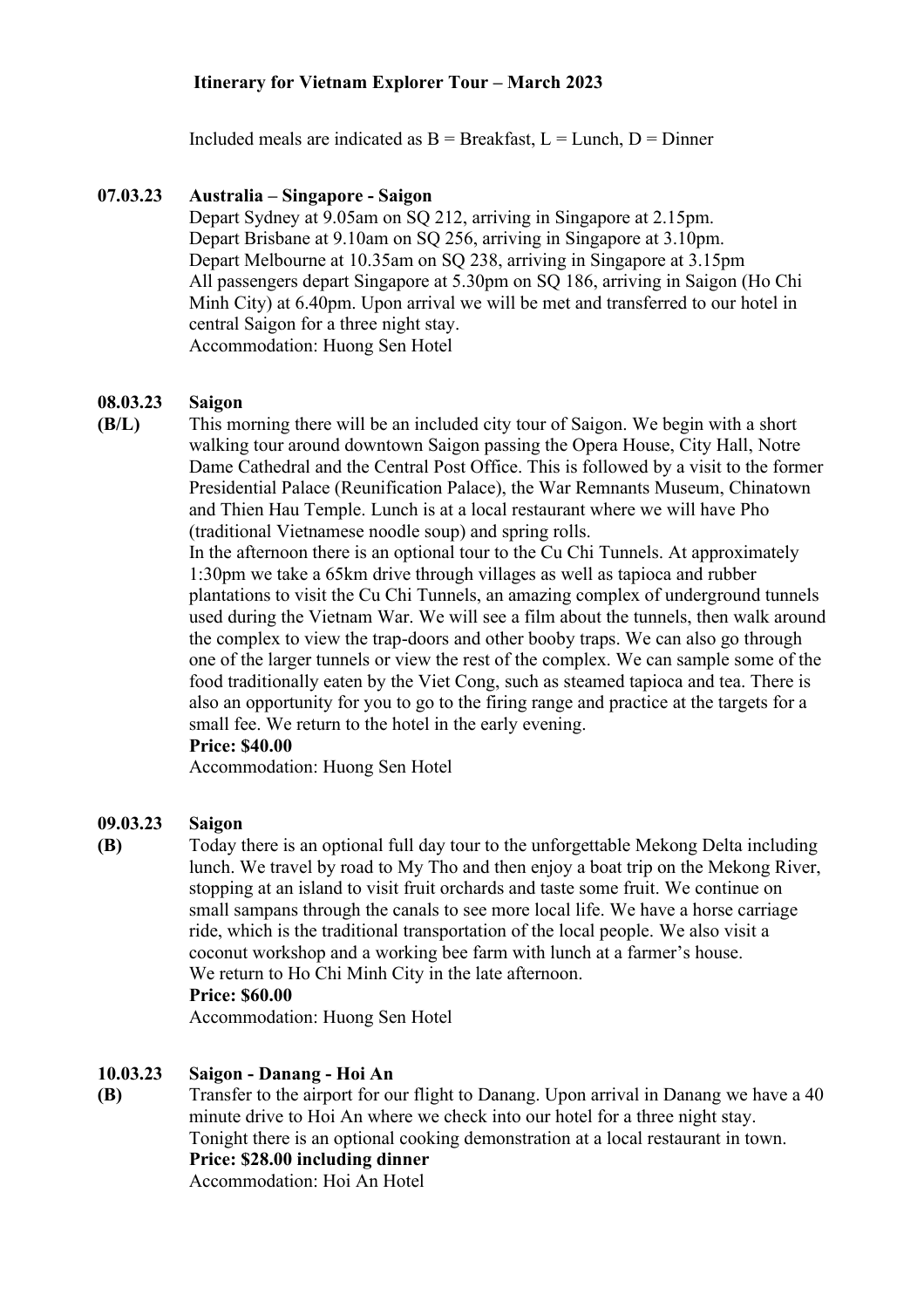#### **11.03.23 Hoi An**

**(B)**

Today there is an optional full day sightseeing tour of Danang and Hoi An including lunch. We drive to Danang and stop at the Marble Mountains with their beautiful grottoes and temples, which can be reached by climbing steep steps (please wear appropriate shoes). We also stop at China Beach where the Americans came for R&R (rest and relaxation) during the Vietnam War. We then visit Cham Museum. Lunch is at "LY" restaurant in Hoi An.

After lunch there is a short boat trip across the river, which brings us to a boat builder's yard and woodcarvers. Here we can see the daily lives of the local people. After that discover the Hoi An ancient town, known to early western merchants. Hoi An was one of the major trading centres of Southeast Asia in the 16th century and has a distinctive Chinese atmosphere with low tiled roof houses and narrow streets. The original structure of some of these streets is still virtually intact. Many of the houses were constructed of rare timbers and decorated with lacquer panels engraved with Chinese characters and pillars carved with ornamental designs. During a leisurely discovery tour on foot we will visit some of the historic merchant and community houses, places of worship and the famous bridge. Afterwards we return to the hotel. **Price: \$60.00**

Accommodation: Hoi An Hotel

#### **12.03.23 Hoi An**

**(B)** Optional full day tour from Hoi An to Hue, departing Hoi An at 7.30am. Hue is the homeland of the Nguyen dynasty, the last dynasty of Vietnam which ruled the country from 1802 to 1945. We will drive over the Hai Van Pass (Pass of the Ocean Clouds), through many pretty red-tiled villages with fruit orchards, enjoying spectacular views of sky and sea. Upon arrival in Hue we visit the ancient Citadel which was built by Nguyen emperors from 1804 to 1833 and then have lunch at a local restaurant. In the afternoon enjoy a boat trip on the Perfume River, then visit the Thien Mu Pagoda and the Tomb of Khai Dinh, the 12th Emperor of the Nguyen dynasty who ruled the country from 1916 to 1925. On the way back we travel through the longest tunnel through a mountain in South East Asia. Arrive in Hoi An early in the evening. **Price: \$77.00** Accommodation: Hoi An Hotel

#### **13.03.23 Hoi An – Danang – Hanoi – Sapa**

**(B/D)** Transfer to Danang Airport in the late morning for our flight to Hanoi. Upon arrival in Hanoi we commence a  $4 - 5$  hour scenic drive to Sapa, arriving in the early evening. Sapa is a hill station built in 1922. The whole area is spectacular, as Sapa lies in a valley surrounded by paddy fields in a variety of shades of green and is overlooked by Vietnam's highest mountain, Mount Fansipan. We will see the local minority groups, the H'mong, Dzay and the Dzao People, who are the largest and the most colourful ethnic groups in the region.

On arrival in Sapa, we check into the hotel for a two night stay. Dinner this evening is at 'Indigo' restaurant.

Accommodation: Amazing Hotel

#### **14.03.23 Sapa**

**(B/L)** After breakfast this morning we have a 4km drive to the rim of a deep valley. Along the road we'll see H'Mong, Dzay and Dzao minority people dressed in their traditional costumes. There is a two hour walk at a gentle pace around Ta Van and Lao Chai, which is home to all three minorities. Observe their daily lives for a rare glimpse into their culture and costumes. Lunch is at the hotel, with the remainder of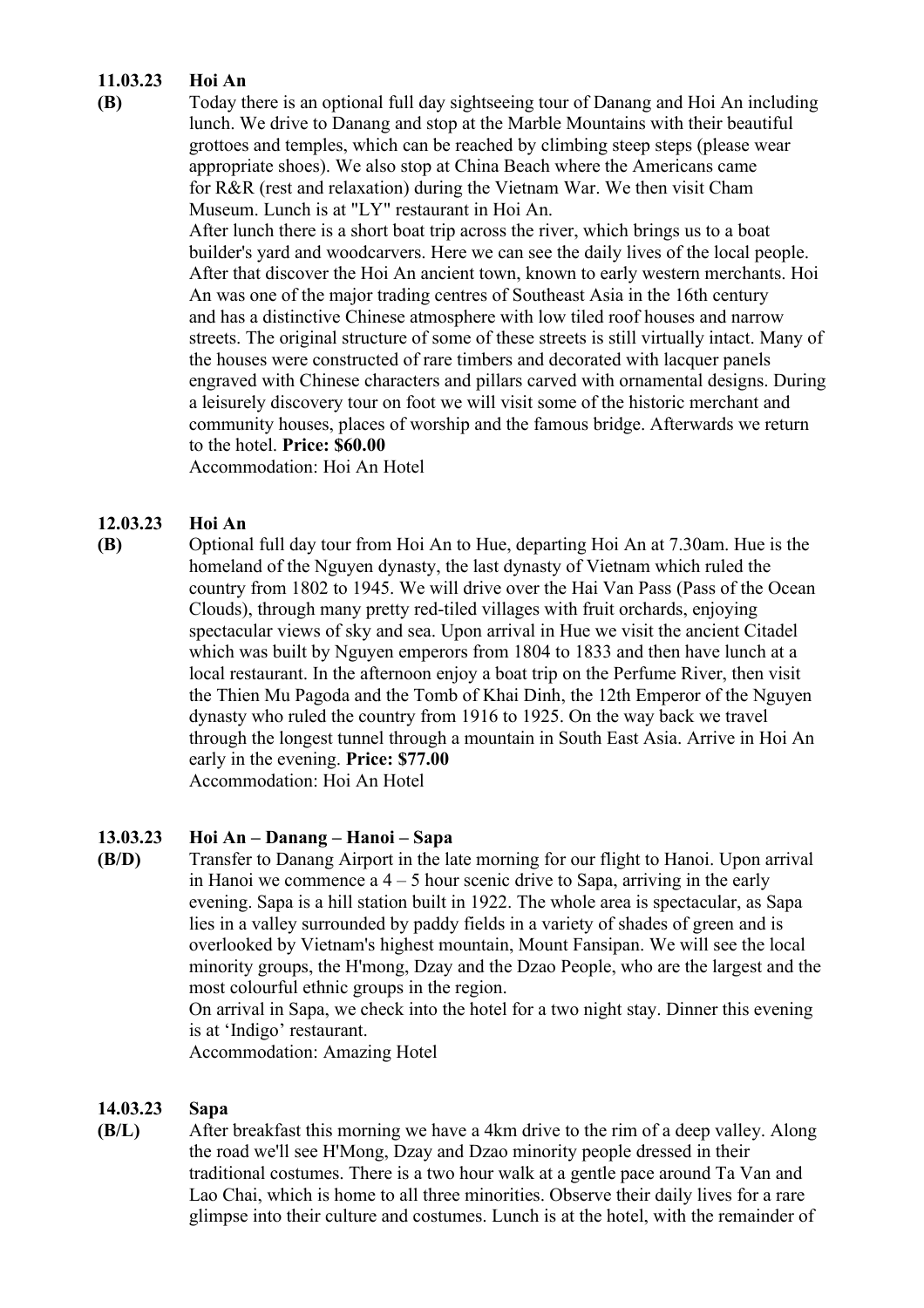the day at leisure to explore this interesting town. Accommodation: Amazing Hotel

#### **15.03.23 Sapa – Halong Bay**

**(B/L/D)** Today we leave Sapa on a scenic driving journey to Halong Bay. Halong Bay has been compared with the magical landscape of limestone islets at Guilin in China and Krabi in southern Thailand. These tiny islands are dotted with innumerable beaches and grottoes created by the wind and waves. We arrive in Halong Bay in the late afternoon with lunch en route. This evening we enjoy an included dinner at the hotel. Accommodation: Saigon Halong Hotel (Ocean View Room)

#### **16.03.23 Halong Bay - Hanoi**

**(B/L)** This morning we board the Bai Tho Junk for a 6 hour cruise on the magnificent Halong Bay with its 1,969 islands rising from the clear emerald waters of the Gulf of Tonkin, one of the natural marvels of Vietnam.

This province shares a common border with China in the north and has some of the most stunning scenery in Vietnam. Bizarre rock sculptures jut dramatically from the sea and numerous grottoes have created an enchanted timeless world. The sails of junks and sampans add further to the beauty of the scene. Halong Bay was made famous to westerners in the French film 'Indochine'. We will stop at one of the many grottoes and have a swim at the beach before returning to port. A seafood lunch is included onboard. After the cruise we disembark and drive back to Hanoi, arriving in the early evening. We check into our hotel for a four night stay. Accommodation: Tirant Hotel

#### **17.03.23 Hanoi**

**(B)**

Today is at leisure to discover this interesting city, which was named by the French 'Paris of the East'.

For those who wish there is an optional morning XICH LO (Pedicab) city tour around the Old  $&$  the French Quarters of Hanoi, then visit the excellent Ethnology Museum. **Price: \$28.00**

This evening there is an optional tour to see the Water Puppet show including dinner at a good local restaurant. **Price: \$30.00**

Accommodation: Tirant Hotel

#### **18.03.23 Hanoi**

**(B)** Today there is an optional full day tour to Trang An grottoes (Dry Halong Bay). We depart Hanoi for Ninh Binh, which in the  $10<sup>th</sup>$  century was an ancient capital of Vietnam. We have lunch at a local restaurant. After lunch we have a two hour boat ride in a sampan to see the beautiful Trang An grottoes which is listed as a UNESCO World Heritage Site. Enjoy the spectacular sight of the serene limestone rocks towering over the rice fields. Afterwards we see the Temples of the Dinh and Ly dynasties.

We arrive back in Hanoi in the late afternoon. **Price: \$60.00** Accommodation: Tirant Hotel

#### **19.03.23 Hanoi**

**(B/L/D)** Today there is an included half day city tour of Hanoi, visiting Ho Chi Minh's Mausoleum (outside), Residence, One Pillar Pagoda, Hoan Kien Lake and the Temple of Literature, which is considered Vietnam's first university. The tour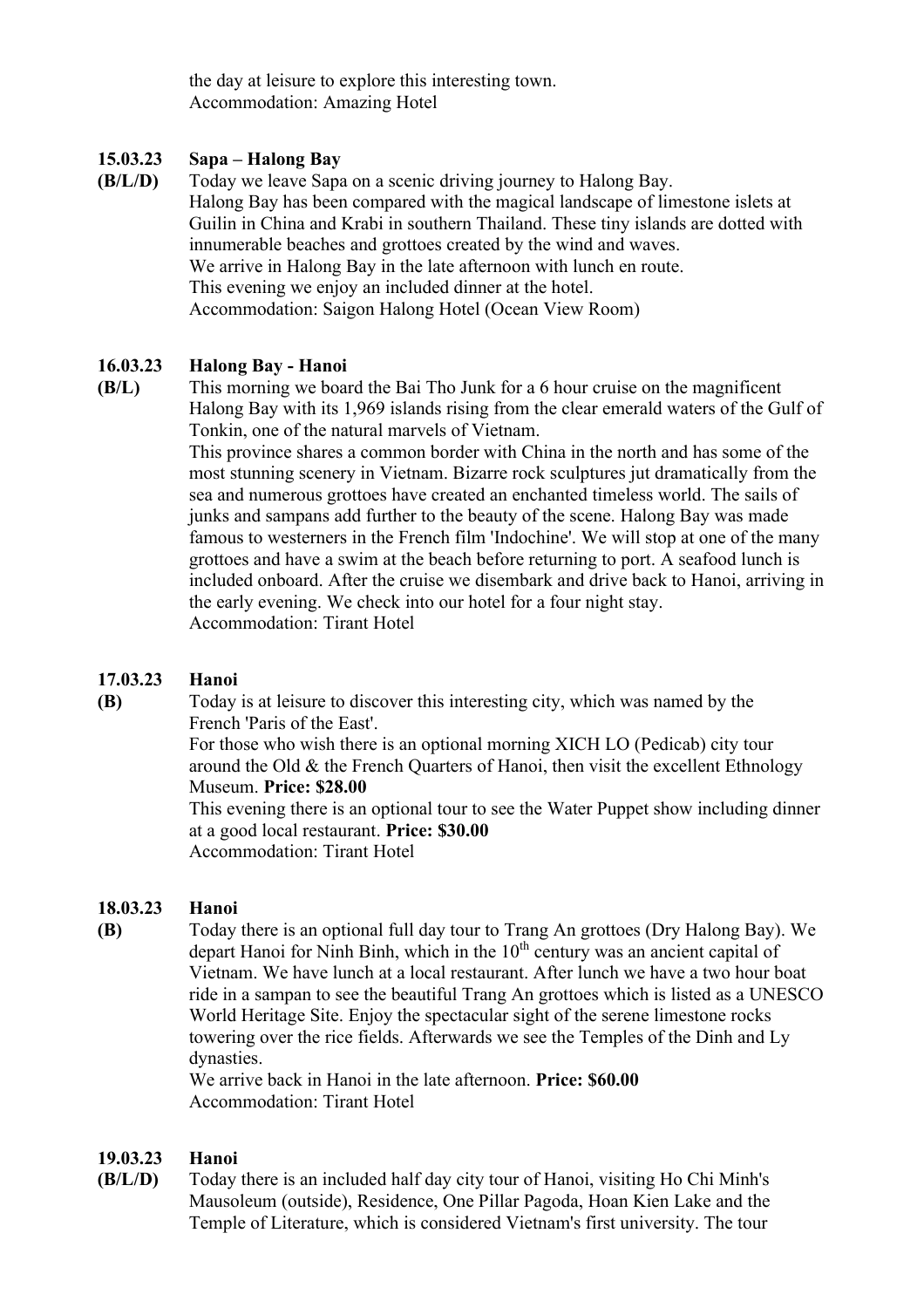finishes with a good lunch at KOTO, who's owner employs and trains disadvantaged Vietnamese in the hospitality industry. The afternoon is at leisure to further explore the city. This evening we have an included farewell dinner at a local restaurant. Accommodation: Tirant Hotel

#### **20.03.23 Hanoi – Singapore - Australia**

**(B)** Today we are transferred to the airport for our flights home. Depart Hanoi at 12.35pm on flight SQ 191, arriving in Singapore at 5.15pm. Sydney passengers depart Singapore at 8.40pm on SQ 221, arriving in Sydney at 7.40am the next morning (21.03.23). Brisbane passengers depart Singapore at 9.35pm on SQ 235, arriving in Brisbane at 7.15am the next morning (21.03.23). Melbourne passengers depart Singapore at 9.50pm on SQ 227, arriving in Melbourne at 8.15am the next morning (21.03.23).

 **Tour Difficulty Level 3**



This tour rating typically involves a good level of physical activity, such as ascending stairs, getting into a bathtub shower, being responsible for your own luggage at airports and hotels, walking distances of up to 500 metres at a time over possible uneven ground and/or cobblestone streets. Walking tours of considerable distances should be expected on tours with this rating as well as early departures. Please note there are some occasions on this tour where you may be required to walk in excess of the above amount, however you are free not to participate on these activities if you prefer.

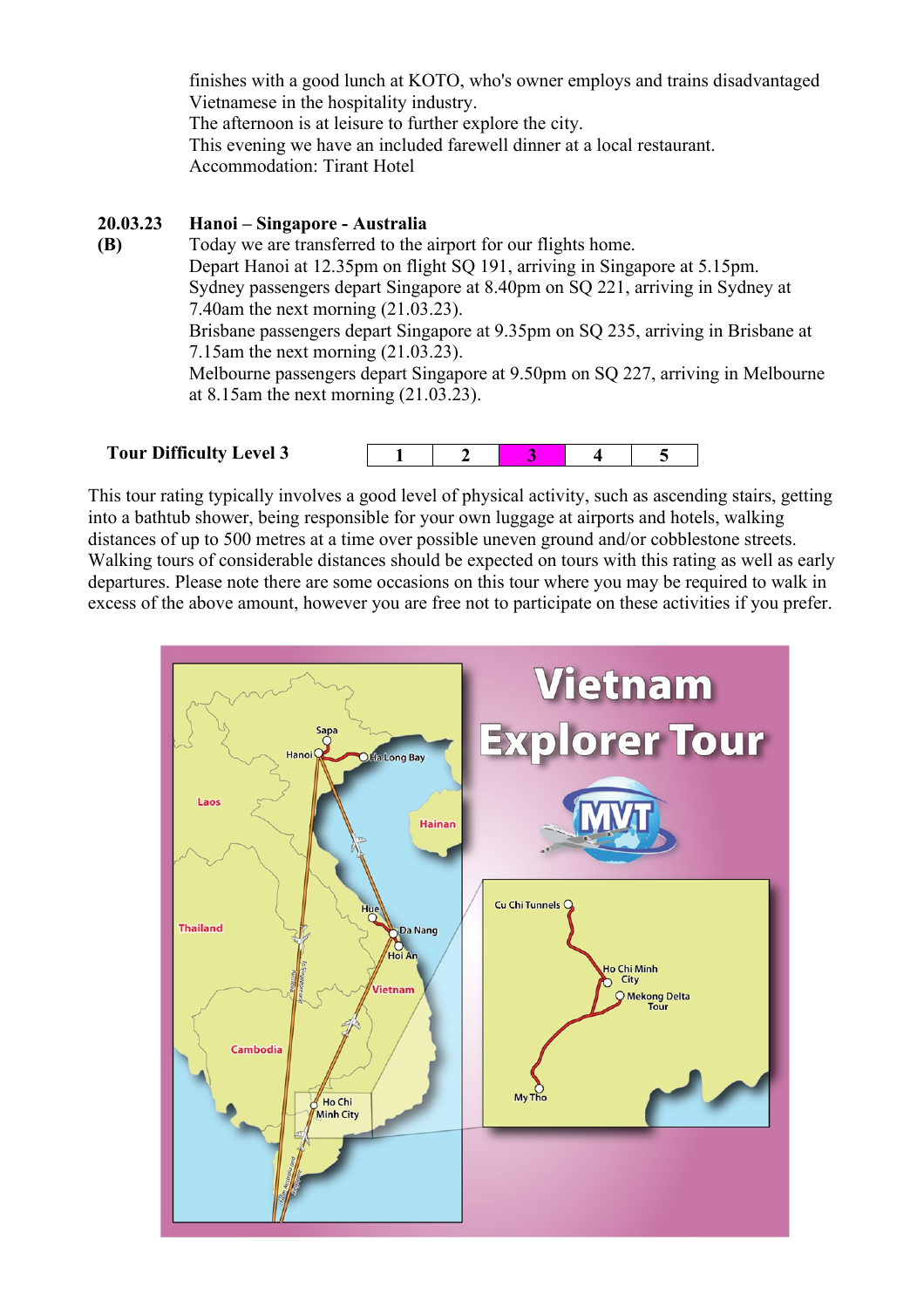### **Conditions for Macleay Valley Travel's Vietnam Explorer Tour**

**Limitation of Liability concerning Covid-19** - It is possible that there may be outbreak(s) of Covid-19 during this tour. Whilst we take necessary safety precautions, Macleay Valley Travel cannot be held responsible for any quarantines or other associated costs brought about by quarantines, border closures and/or travel delays. You are aware that Covid-19 is a highly contagious and potentially dangerous disease that may result in significant personal illness and even death. You acknowledge that you are voluntarily participating in the tour with knowledge of the inherent risks of Covid-19, and you agree to assume all risks. **Insurance** - Adequate travel insurance that includes medical coverage for Covid-19 to the value of at least US \$10,000 per person is required. Please contact your preferred travel insurance provider. The responsibility to obtain adequate travel insurance rests with the passenger. Proof of your travel insurance is required to be presented to us on or before the final payment date of the tour. **Deposits and Payments** - A non-refundable deposit of \$200 per person is payable within 7 days of booking. This deposit is not refundable should you later cancel. The balance is payable in full 8 weeks prior to departure. Macleay Valley Travel has to adhere to strict payment deadlines and your booking on the tour may be cancelled if final payment is not received by the due date, with no refund applicable.

**Refunds and Cancellations** - Cancellations after final payment will result in a refund limited to whatever we can recoup from the airline. Any refund for a cancelled booking will not be paid until the airline(s) provide the refund to Macleay Valley Travel. **Airline Tickets** - Please note that any changes made to airline tickets once they have been issued will likely incur high cancellation and/or reissue fees. These fees are typically set by the airline and are outside of our control.

**Passports** - All travellers require a current passport with at least 6 months left on it at the end of the tour. Non-Australian passport holders require a re-entry visa for Australia. Visas are required for all passport holders to Vietnam. The visa fee for an Australian passport holder is \$95 and we charge \$30 for processing. Please note: All visa fees are subject to any increases imposed by the Vietnamese government. We do not recommend that you apply for your Vietnamese visa online, as this can result in delays at the airport when you arrive. There are also certain risks associated with this process which we hold no responsibility for. Please note that if you intend to get a visa on arrival, you do so at your own risk. The tour group will not wait for any time spent obtaining visas at the airport and you may need to arrange a separate transfer at your own expense.

**Basic Tour Price and Taxes** - Air taxes and fuel levies are included in the basic tour price if the tour is paid in full on or before the due date on the final invoice. Macleay Valley Travel reserves the right to charge for any increase in air taxes and fuel levies if the tour is not paid in full by the due date.

**Not Included in the Cost** - Travel insurance, visas and all items of a personal nature such as telephone calls, drinks, excess baggage, tips, meals (except those specified in the itinerary), etc. are not included in the cost. Similarly, credit card payments (Visa/MasterCard) can only be accepted if 1.2% is added to the price to help defray the merchant fees charged to us by the credit card companies. There is a 2% surcharge for American Express.

**Twin Share Bookings** – If you do not have a travel partner, but wish to travel at twin share rates, we will try and assign you with another traveller but this is not guaranteed. We assign passengers by their gender, on a first come, first served basis and do not assign twin share passengers according to their age, profession, interests etc. There are risks with sharing a room with a person you do not know, and Macleay Valley Travel accepts no responsibility if you are incompatible with your assigned room mate. Additionally, if you are assigned a travelling companion to share with and they cancel off the tour prior to making the final payment, then you will either be required to pay the single room supplement or we will try our best to assign you with another twin share passenger, if one is available.

**Breakaway** - All fully inclusive prices are based on group travel and any deviation from the set itinerary is discouraged, but will be permitted under certain circumstances. Please contact our office to discuss your specific request.

**Accreditation** - Macleay Valley Travel is a fully accredited travel agency under the AFTA (Australian Federation of Travel Agents) ATAS - AFTA Travel Accreditation Scheme. As such, you are assured of a consumer focused and quality assured business, ensuring professional conduct and ethical business practices.

**Health and Fitness** - Macleay Valley Travel recommends that the passenger is reasonably healthy and/or fit to participate in this tour. Persons with a disability requiring special assistance must be accompanied by a companion. Macleay Valley Travel and their representatives cannot provide this service. The Health & Fitness Questionnaire located on the last page of this itinerary needs to be completed in full by each passenger and accompany your booking form. Macleay Valley Travel reserves the right to accept/decline or terminate a passenger's participation in the tour under certain circumstances. It is a requirement that you are fully vaccinated against Covid-19 and can show verification of this. Depending on the requirements at the time of travel, you will likely have to undertake a pre-departure Covid PCR test 72 hours before arriving in Vietnam and possibly a certified PCR or Rapid Antigen Test prior to leaving Vietnam. You acknowledge that Macleay Valley Travel is not liable for any associated costs brought about by these requirements or any future requirements of a similar nature.

**Disclosure of fees or commissions received from third parties** - Macleay Valley Travel Pty Ltd may receive fees, commissions, gifts or financial incentives from third parties under this contract.

**Limitation of Liability** - As Macleay Valley Travel acts only as agent for the Airlines, Hotels, Coach Companies etc., providing accommodation, transportation and other services, Macleay Valley Travel shall not be liable or responsible for death or injury to any person or loss or damage to any property including baggage arising out of or connection with any transportation, accommodation or other services, or resulting directly or indirectly from acts of God, fire, breakdown in machinery or equipment, acts of Government or other authorities, de jure or defacto wars, whether declared or not, hostilities, civil disturbances, strikes, riots, thefts, epidemics, pandemics, endemics, quarantines, medical or customs regulations, delays or cancellations caused by changes in schedules or itinerary, or over bookings or defaults or for any causes beyond Macleay Valley Travel's control or any loss or damage resulting from improper or insufficient passports, visas or other documents and neither Macleay Valley Travel, and its servants or employees shall be or become liable or responsible for any additional expenses or liability sustained or incurred by the tour member as a result of the foregoing causes. Additionally you must meet the entry requirements for each country you visit. Macleay Valley Travel will not be liable if you are denied entry to a country for any reason, including a past criminal history. Macleay Valley Travel reserves the right to decline bookings made for any group tour. Any tour booking confirmation is conditional, contingent on our view of the ability of a person to be able to participate in a tour without the likelihood of conflict between members of a tour whether perceived or actual. Macleay Valley Travel reserves the right to modify the itinerary or the accommodation if circumstances make this necessary, provided that the amended itinerary is of equal value or greater value than that of the original program.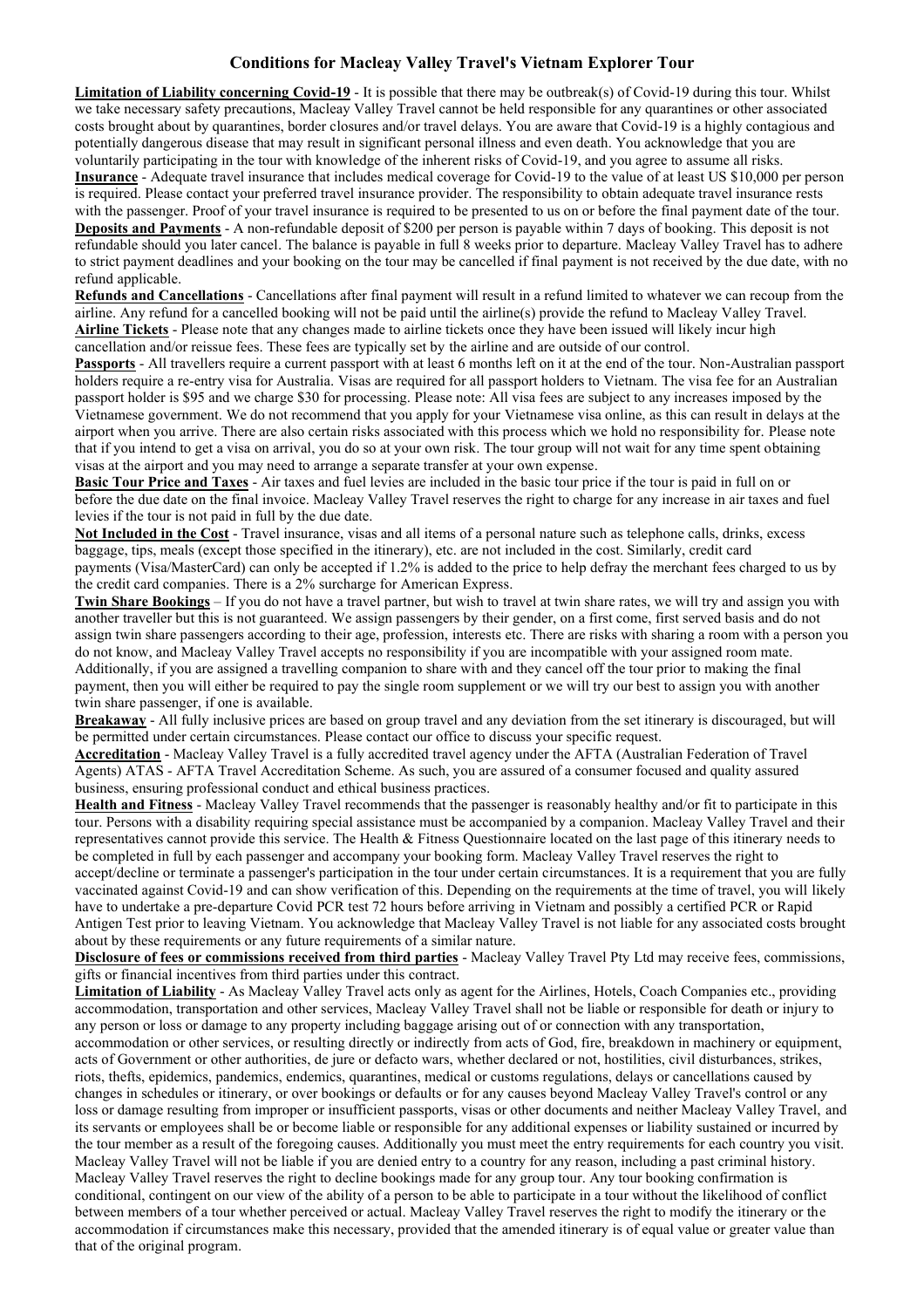### **MACLEAY VALLEY TRAVEL - BOOKING FORM**

### **PLEASE PRINT DETAILS CLEARLY IN BLOCK LETTERS AND ALSO**

# **A PHOTOCOPY OF YOUR PASSPORT MUST BE SENT WITH BOOKING FORM**

| Title: Mr. Mrs. Ms. Miss. Dr. _____________ Age: __________________ Date of Birth: ___________________________<br>(Passport must have 6 months validity from the time of tour completion)<br>In case of emergency, please notify :<br>Please return this sheet with your non-refundable deposit of \$200 per person and the health & fitness form.<br>DECLARATION. I have read and understand fully the booking conditions and I accept them. |                                                                              |  |  |  |  |
|-----------------------------------------------------------------------------------------------------------------------------------------------------------------------------------------------------------------------------------------------------------------------------------------------------------------------------------------------------------------------------------------------------------------------------------------------|------------------------------------------------------------------------------|--|--|--|--|
| Title: Mr. Mrs. Ms. Miss. Dr. ____________ Age: ___________________ Date of Birth: ___________________________                                                                                                                                                                                                                                                                                                                                |                                                                              |  |  |  |  |
| Passport Number: __________________Expiry Date: ____________________Nationality: __________________<br>Passport Number: __________________Expiry Date: _____________________Nationality: __________________                                                                                                                                                                                                                                   |                                                                              |  |  |  |  |
|                                                                                                                                                                                                                                                                                                                                                                                                                                               |                                                                              |  |  |  |  |
|                                                                                                                                                                                                                                                                                                                                                                                                                                               |                                                                              |  |  |  |  |
|                                                                                                                                                                                                                                                                                                                                                                                                                                               |                                                                              |  |  |  |  |
|                                                                                                                                                                                                                                                                                                                                                                                                                                               |                                                                              |  |  |  |  |
|                                                                                                                                                                                                                                                                                                                                                                                                                                               |                                                                              |  |  |  |  |
|                                                                                                                                                                                                                                                                                                                                                                                                                                               |                                                                              |  |  |  |  |
|                                                                                                                                                                                                                                                                                                                                                                                                                                               |                                                                              |  |  |  |  |
|                                                                                                                                                                                                                                                                                                                                                                                                                                               |                                                                              |  |  |  |  |
|                                                                                                                                                                                                                                                                                                                                                                                                                                               |                                                                              |  |  |  |  |
|                                                                                                                                                                                                                                                                                                                                                                                                                                               |                                                                              |  |  |  |  |
|                                                                                                                                                                                                                                                                                                                                                                                                                                               | Single room / Twin beds / Double bed: (Room type is subject to availability) |  |  |  |  |
|                                                                                                                                                                                                                                                                                                                                                                                                                                               | Circle which airport you wish to depart from: SYDNEY / MELBOURNE / BRISBANE  |  |  |  |  |
|                                                                                                                                                                                                                                                                                                                                                                                                                                               |                                                                              |  |  |  |  |
|                                                                                                                                                                                                                                                                                                                                                                                                                                               |                                                                              |  |  |  |  |
|                                                                                                                                                                                                                                                                                                                                                                                                                                               |                                                                              |  |  |  |  |
|                                                                                                                                                                                                                                                                                                                                                                                                                                               |                                                                              |  |  |  |  |
|                                                                                                                                                                                                                                                                                                                                                                                                                                               |                                                                              |  |  |  |  |
|                                                                                                                                                                                                                                                                                                                                                                                                                                               |                                                                              |  |  |  |  |
|                                                                                                                                                                                                                                                                                                                                                                                                                                               |                                                                              |  |  |  |  |
|                                                                                                                                                                                                                                                                                                                                                                                                                                               |                                                                              |  |  |  |  |
|                                                                                                                                                                                                                                                                                                                                                                                                                                               |                                                                              |  |  |  |  |
|                                                                                                                                                                                                                                                                                                                                                                                                                                               |                                                                              |  |  |  |  |

**A copy of passport is required to verify spelling of name. If this is not provided and the information we have for the airline is incorrect and ticket is issued, then the airline will charge a reissue fee.**